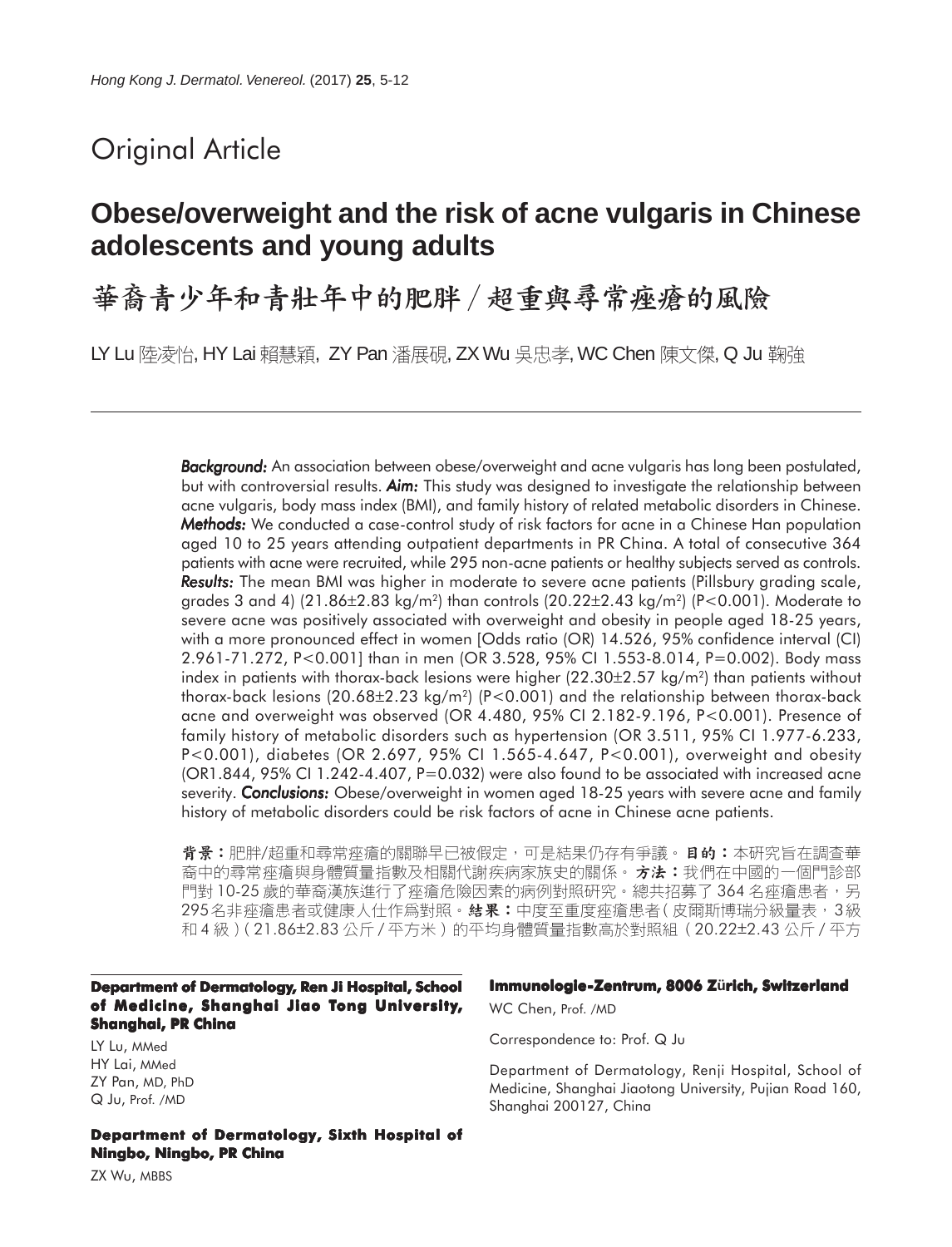米)(P<0.001)。中度至重度痤瘡在18-25 歲人群組與超重和肥胖呈正相關,當中的女性更爲 顯著〔比値比 (OR) 14.526, 95% 置信區間 (CI) 2.961-71.272, P<0.001〕, 大幅抛離男性 (OR 3.528 · 95% CI 1.553-8.014 · P=0.002 )。胸部背部發病者的身體質量指數(22.30± 2.57公斤/平方米)高於沒有胸部背部發病的 (20.68±2.23公斤/平方米) (P<0.001) , 當中亦 不難察覺胸部背部痤瘡與超重之間的關係 (OR 4.480, 95% CI 2.182-9.196, P<0.001) 。代謝 疾病的家族史如高血壓 (OR 3.511, 95% CI 1.977-6.233, P<0.001)、糖尿病 (OR 2.697, 95% CI 1.565-4.647, P<0.001), 超重和肥胖 (OR1.844, 95% CI 1.242-4.407, P=0.032) 18-25 / 能是華裔痤瘡患者的危險因素。

**Keywords:** Acne vulgaris, BMI (body mass index), Chinese adolescent and young adults, family history of metabolic disorders, risk factors

關鍵詞:尋常痤瘡、身體質量指數、華裔青少年和青壯年、代謝疾病家族史、風險因素

## **Introduction**

Acne vulgaris is one of the most common skin disorders affecting up to 94% of the adolescent population and frequently continues into adulthood.1 The pathogenesis of acne is complex and multifactorial, in which excessive sebum production and its composition plays a major role.<sup>2</sup> Obesity is frequently accompanied by peripheral hyperandrogenism and insulin resistance, which may correlate with increased sebum production and development of severe acne.<sup>3-5</sup> Body mass index (BMI) is a statistical measure commonly used in measurement of overweight and obesity.<sup>3</sup> An association between BMI and acne has long been postulated and relevant research has been springing up during the past few years, but with controversial results.5-9 Until now there are still no published data regarding the association between acne vulgaris and BMI in the Han population of the mainland China. The current study aimed to analyse the correlation between acne and BMI, family history of metabolic disorders, such as hypertension and diabetes in Chinese adolescents and young adults.

## **Materials and methods**

A hospital-based case-control study of acne risk factors in a Chinese Han population aged from

10 to 25 years old attending outpatient departments in three hospitals located in two cities of PR China (Shanghai and Ningbo) from September 2014 to January 2015 was conducted. The protocol was reviewed and approved by the Human Ethics Committee of respective participating hospital. A written informed consent was obtained from the participants or their parents.

The first diagnosis of acne vulgaris was made by two board-certified dermatologists, with a final total number of 364 subjects fulfilling the inclusion/exclusion criteria. Inclusion criteria for acne cases are as follows: Chinese Han origin; age between 10 and 25 years; grade I-IV acne vulgaris as defined by Pillsbury grading scale. Exclusion criteria for acne cases: receiving systemic retinoid in the previous 6 months, oral antibiotics, hormone treatment in the previous two weeks; pregnant or breastfeeding women or the intention of becoming pregnant; or any other conditions not suitable for evaluation as determined by the physician. Two hundred and ninety-five subjects without acne who presented for health checkup or accompanying friends of patients (except family members) were recruited from the same setting during the same period with age and gendermatched, served as controls. Inclusion criteria for controls are as follows: Chinese Han origin; age between 10 and 25 years. Exclusion criteria for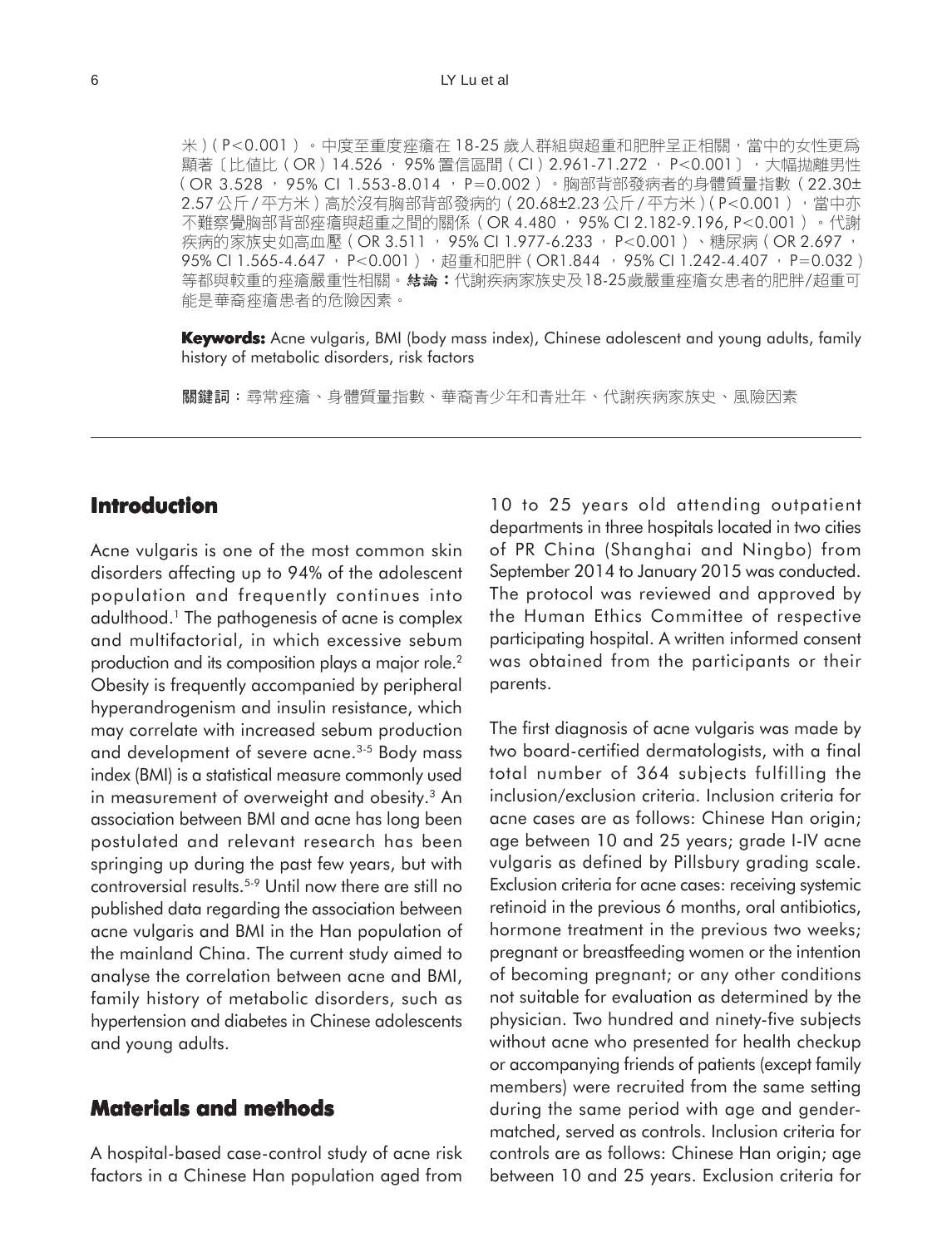controls: presenting with acne; pregnant or breastfeeding women or the intention of becoming pregnant; or any other conditions not suitable for evaluation as determined by the physician. Clinical information was collected through a standard questionnaire conducted by trained interviewers, including socio-demographic profile (age, gender), relevant medical history such as age of onset and course of acne, affected sites, severity of acne lesions, height and weight (by anthropometric measurement), menstrual history (limited to females), family history of severe acne and other major diseases (allergic disease, hypertension, diabetes mellitus and obesity) in first and/or second-degree relatives.

After anthropometric measurement, BMI was calculated and categorised according to the Cooperative Meta-Analysis Group of the Working Group on Obesity in China with recommended cut-off criteria for overweight and obesity described by Zhou et al.10 Subjects ≥18 years old were classified into one of the following categories: underweight (BMI <18.5), normal weight (BMI: 18.5-23.9), overweight (BMI: 24-27.9) and obese (BMI ≥28). Due to the lack of general consensus on BMI thresholds in young people <18 years old, we adopted the cut-off criteria modified for overweight and obesity in Chinese people described by Group of China Obesity Task Force.<sup>11</sup>

The severity of acne was assessed by Pillsbury grading scale,<sup>12</sup> which was performed at the first time of diagnosis by two board-certified dermatologists using uniform criteria in good agreement.

#### **Statistical analysis**

The average age and average BMI were expressed as the mean  $\pm$  standard deviation. Two-sample t-test was used to compare BMI between cases and controls. Comparisons of overweight/obesity, family histories of hypertension, diabetes mellitus between acne sufferers and controls were performed using chi-squared test and odds ratios (OR) as estimates of relative risks with the corresponding 95% confidence intervals (CI). Spearman's rank correlation coefficients were used to assess the relationship between BMI risk factors and acne severity. All p values were two-tailed and the level of statistical significance was set at 0.05. Analysis was performed with IBM SPSS Statistics (IBM Corp. Released 2011, version 20.0, Armonk, NY, US).

### **Results**

The distribution of acne patients and controls according to age, gender and BMI is described in Table 1. A total of 364 patients aged from 10 to 25 years (mean age, 20.40±3.67 years, male/ female=0.69) and 295 control subjects (mean age 20.79±3.29 years, male/female=0.86) were interviewed. There was no statistical significant difference in age and gender between acne patients and controls. As compared with the control group, the OR of acne patients was 1.989 (95% CI 1.148-3.445, P=0.013) in those overweight and obese subjects. The mean BMI in acne patients (20.88  $\pm$ 2.32 kg/m<sup>2</sup>) was also higher (P<0.001) than that in control subjects  $(20.22 \pm 2.43 \text{ kg/m}^2)$ . In patients with moderate to severe acne (Pillsbury grading scale, grades 3 and 4), the mean BMI was much higher  $(21.86\pm2.83 \text{ kg/m}^2)$  than those in the control group  $(20.22 \pm 2.43 \text{ kg/m}^2)$  (P<0.001) (Table 2). In addition, the risk of acne was also increased in those with family history of obesity (OR 1.844, 95% CI 1.242-4.407, P=0.032), diabetes mellitus (OR 2.697, 95% CI 1.565-4.647, P<0.001) and hypertension (OR 3.511, 95% CI 1.977-6.233,  $P < 0.001$ ).

When the distribution was stratified by gender, age (≥18 years versus <18 years) and severity of acne (grade 1-2 versus grade 3-4) simultaneously (Table 2), an increased risk of moderate to severe acne (Pillsbury grades 3 and 4) was observed in people aged 18-25 years with overweight and obesity, especially more pronounced in women (OR 14.526, 95% CI 2.961-71.272, P<0.001) than in men (OR 3.528, 95% CI 1.553-8.014,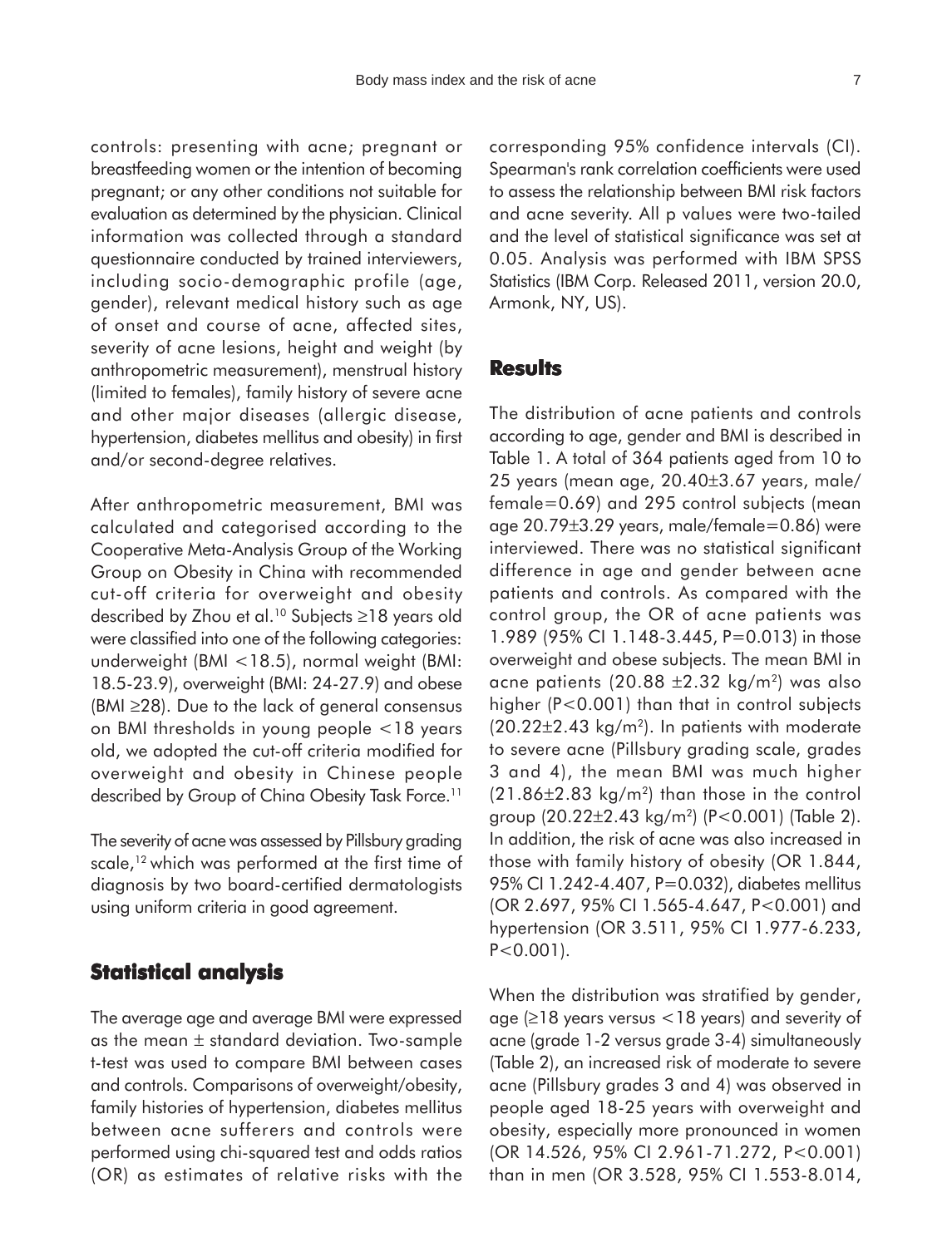| <b>Variables</b>                        | <b>Acne patients</b> | <b>Controls</b>  | <b>OR</b>                       | <b>P</b> value |  |
|-----------------------------------------|----------------------|------------------|---------------------------------|----------------|--|
|                                         | $(n=364)$            | $(n=295)$        | (95% CI)                        |                |  |
| Age (mean $\pm$ SD, year)               | 20.40±3.67           | 20.79±3.29       |                                 | 0.146          |  |
| BMI (mean $\pm$ SD, kg/m <sup>2</sup> ) | 20.89±2.33           | $20.22 \pm 2.43$ |                                 | $< 0.001**$    |  |
| Gender                                  |                      |                  |                                 |                |  |
| Male                                    | 148 (40.7%)          | 136 (46.1%)      | 1†                              |                |  |
| Female                                  | 216 (59.3%)          | 159 (53.9%)      | 1.248 (0.916-1.702)             | 0.161          |  |
| BMI categorisation (2 groups)           |                      |                  |                                 |                |  |
| Underweight and normal weight           | 318 (87.4%)          | 275 (93.2%)      | $1^{\dagger}$                   |                |  |
| Overweight and obese                    | 46 (12.6%)           | 20 (6.8%)        | 1.989 (1.148-3.445)             | $0.013*$       |  |
| Family history                          |                      |                  |                                 |                |  |
| Obesity                                 |                      |                  |                                 |                |  |
| No                                      | 323 (88.7%)          | 276 (93.6%)      | $1^{\dagger}$                   |                |  |
| Yes                                     | 41 (11.3%)           | 19 (6.4%)        | 1.844 (1.046-3.251)             | $0.032*$       |  |
| Diabetes mellitus                       |                      |                  |                                 |                |  |
| No                                      | 307 (84.3%)          | 276 (93.6%)      | $1^{\dagger}$                   |                |  |
| Yes                                     | 57 (15.7%)           | 19 (6.4%)        | $2.697$ (1.565-4.647) < 0.001** |                |  |
| Hypertension                            |                      |                  |                                 |                |  |
| No.                                     | 303 (83.2%)          | 279 (94.6%)      | 1 <sup>†</sup>                  |                |  |
| Yes                                     | 61 (16.8%)           | $16(5.4\%)$      | 3.511 (1.977-6.233)             | $< 0.001**$    |  |

**Table 1.** Comparison of the characteristics between acne patients and controls

Chi-squared test for categorical variables, Student's t-test for quantitative variables.

BMI, body mass index; CI, confidence interval; OR, odds ratio; SD, standard deviation.

† Reference category; \*P<0.05; \*\*P<0.001

Table 2. Comparison of the characteristics between moderate to severe acne patients (Pillsbury grades 3 and 4) and controls as stratified by gender, age

| <b>Variables</b>                        | <b>Grade 3-4 acne</b><br>patients (n=127) | <b>Controls</b><br>$(n=295)$ | <b>OR</b><br>(95% CI)           | <b>P-value</b> |
|-----------------------------------------|-------------------------------------------|------------------------------|---------------------------------|----------------|
| Underweight and normal weight           | 93 (73.2%)                                | 275 (93.2%)                  | $1^{\dagger}$                   |                |
| Overweight and obese                    | 34 (26.8%)                                | 20 (6.8%)                    | 5.027 (2.758-9.162)             | $< 0.001**$    |
| BMI (mean $\pm$ SD, kg/m <sup>2</sup> ) | 21.86±2.83                                | $20.22 \pm 2.43$             |                                 | $< 0.001**$    |
| Males aged<br>$18-25$ years             | Grade 3-4 acne<br>Patients (n=66)         | <b>Controls</b><br>$(n=107)$ |                                 |                |
| Underweight and normal weight           | 47 (71.21%)                               | 96 (89.72%)                  | 1†                              |                |
| Overweight and obese                    | 19 (28.79%)                               | 11 (10.28%)                  | 3.528 (1.553-8.014)             | $0.002*$       |
| Females aged<br>18-25 years             | Grade 3-4 acne<br>Patients (n=46)         | Controls<br>$(n=140)$        |                                 |                |
| Underweight and normal weight           | 38 (83.6%)                                | 138 (98.6%)                  | 1†                              |                |
| Overweight and obese                    | 8 (17.4%)                                 | $2(1.4\%)$                   | 14.526 (2.961-71.272) < 0.001** |                |

Chi-squared test categorical variables, Student's t-test for quantitative variables.

BMI, body mass index; CI, confidence interval; OR, odds ratio; SD, standard deviation.

† Reference category; \*P<0.05; \*\*P<0.001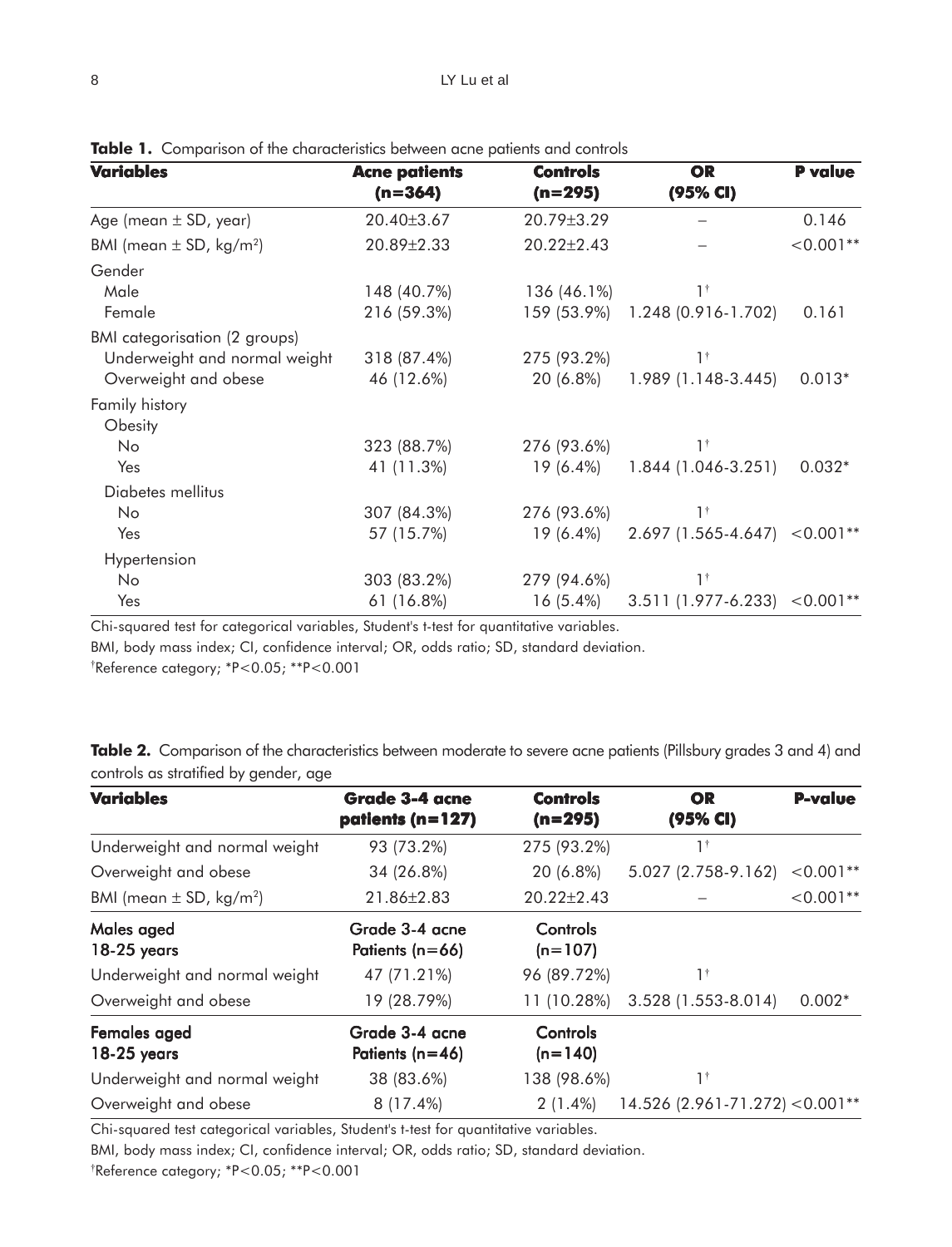P=0.002). However, no statistical difference was noted in subjects younger than 18 years and those with mild to moderate acne (Pillsbury grades 1 and 2). Patients with chest and back acne were heavier (mean BMI: 22.30±2.57 kg/m2) than patients without thorax-back lesions (20.68±2.23 kg/m2) (P<0.001) and the relationship between thorax-back acne and overweight was observed (OR 4.480, 95% CI 2.182-9.196, P<0.001) (Table 3).

Table 4 shows the distribution of female patients and control subjects according to age at menarche and menstrual pattern. A relationship emerged between these variables were related with acne risk.

## **Discussion**

In our study, we observed a greater prevalence of overweight /obesity in moderate to severe acne patients aged 18-25 years as compared to controls, especially in female patients. Even not taking into consideration of the factors of gender, age, severity of acne grading, there was still an association between BMI and acne, it was stronger in patients with thorax-back acne.

Controversial findings exist regarding the association between increased BMI and acne. In a study from Taiwan, obese women presented with less acne than in non-obese cases.<sup>8</sup> However, the average age of subjects in that study was 27.8 ±5.6 years (range 14-40 years old) which was older than our subjects and the subjects were females who may have had reproductive endocrine diseases which may have led to selection bias. On the other hand, a significant association between acne lesion counts and BMI in men aged 18 to 25 years, but not in those younger than 18 years, was documented in another randomised study,<sup>9</sup> which is consistent

**Table 3.** Comparison of the characteristics between moderate to severe acne patients (Pillsbury grades 3 and 4) and controls as stratified by affected sites

| <b>Variables</b>                        | <b>Patients with</b><br>chest and back<br>acne ( $n=46$ ) | <b>Patients without</b><br>chest and back<br>acne (n=318) | OR<br>(95% CI)      | <b>P-value</b> |
|-----------------------------------------|-----------------------------------------------------------|-----------------------------------------------------------|---------------------|----------------|
| Underweight and normal weight           | 31 (67.4%)                                                | 287 (90.3%)                                               |                     |                |
| Overweight and obese                    | 15 (32.6%)                                                | 31 (9.7%)                                                 | 4.480 (2.182-9.196) | $< 0.001$ **   |
| BMI (mean $\pm$ SD, kg/m <sup>2</sup> ) | 22.303±2.571                                              | 20.682±2.225                                              |                     | $< 0.001**$    |

Chi-squared test categorical variables, Student's t-test for quantitative variables.

BMI, body mass index; CI, confidence interval; OR, odds ratio; SD, standard deviation. † Reference category; \*P<0.05; \*\*P<0.001

|  |  |  | <b>Table 4.</b> Comparison of the menstrual characteristics of female cases and controls |  |  |
|--|--|--|------------------------------------------------------------------------------------------|--|--|
|--|--|--|------------------------------------------------------------------------------------------|--|--|

| <b>Female subjects</b>                   | <b>Cases (n=216)</b> | Controls ( $n = 159$ ) | <b>OR (95% CI)</b>  | <b>P-value</b> |
|------------------------------------------|----------------------|------------------------|---------------------|----------------|
| Menstrual history                        |                      |                        |                     |                |
| Normal cycle pattern                     | 148 (68.5%)          | 140 (88.1%)            | ٦t.                 |                |
| Menstrual irregularity                   | 68 (31.50%)          | 19 (11.90%)            | 3.385 (1.936-5.919) | $< 0.001**$    |
| Age of menarche<br>(mean $\pm$ SD, year) | 12.60±1.63           | $13.04 \pm 1.31$       |                     | 0.005          |

Chi-squared test categorical variables, Student's t-test for quantitative variables.

BMI, body mass index; CI, confidence interval; OR, odds ratio; SD, standard deviation. † Reference category; \*P<0.05; \*\*P<0.001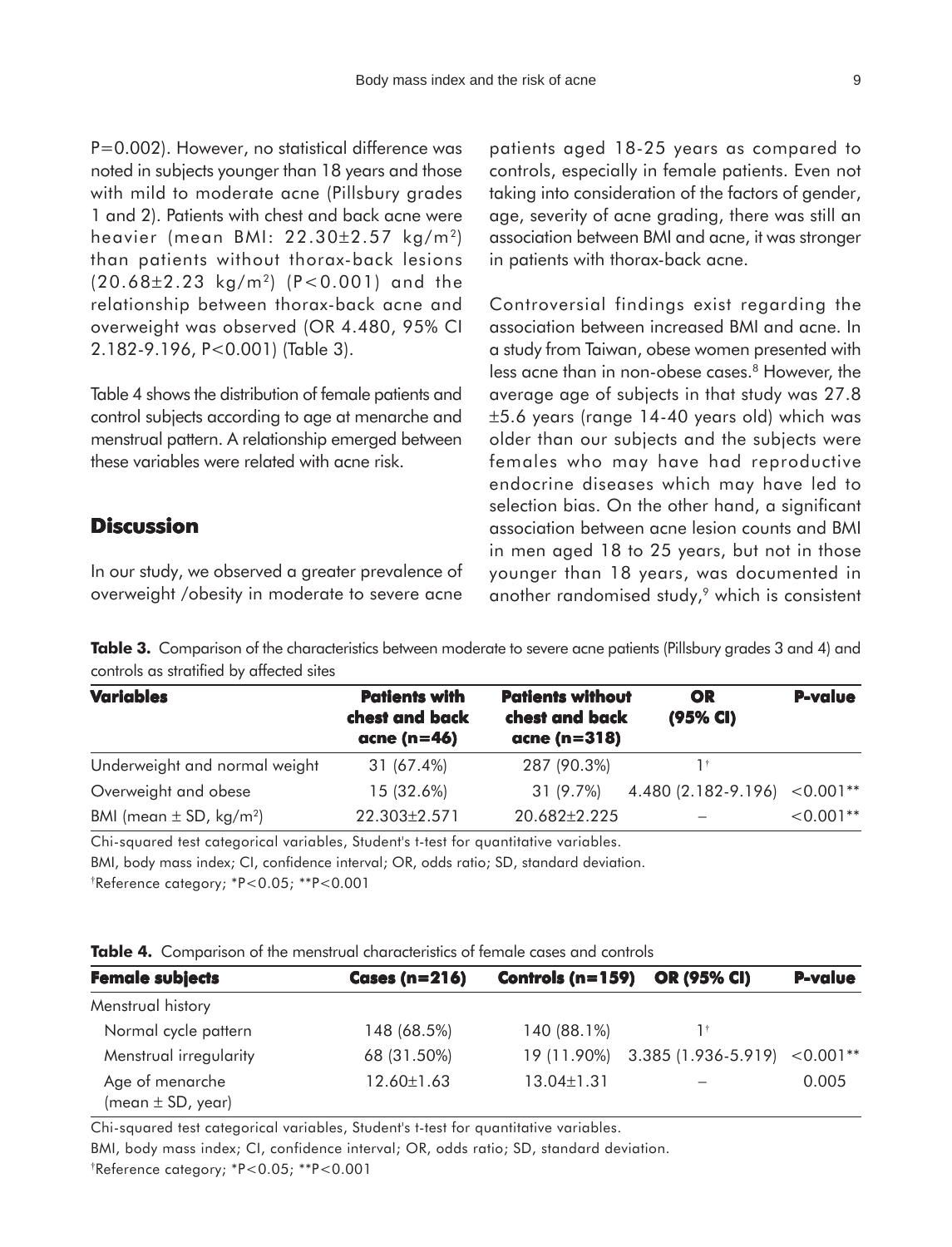with our study. However, females were not recruited in this randomised study. A study on Italian adolescents and young adults reported that the acne risk was reduced with lower BMI, especially in males.<sup>7</sup> Unlike these findings, our survey suggests the association was more significant in females.

From the controversial results mentioned above, we assumed that the impact of overweight/obesity on acne varies between adults and adolescents or between males and females, possibly due to additional factors, such as hormones, stress, cosmetics, smoking and diet. In our study, the correlation between acne and high BMI was more marked in females than in males. In young female adults (18-25 years), there has been an emphasis on underlying hormonal imbalance − hyperandrogenism.<sup>13</sup> In addition, we found the positive relationship between younger age of menarche, menstrual irregularity and acne, which emphasised the hormonal factors in the occurrence of acne. Androgens have been recognised to play an essential role in stimulating sebum production,<sup>14</sup> which plays a significant role in the pathogenesis of acne as we mentioned above. On the other hand, obesity affects sebaceous glands and sebum production,<sup>4</sup> thus we could point out an acne-obesity relationship. Acne is clearly aggravated by obesity-associated disorders, such as hyperandrogenism and hirsutism,4 also as a sign of seborrhea-acnehirsutism-androgenetic alopecia (SAHA) and hyperadrogenism-insulin resistance-acanthosis nigricans (HAIRAN) syndromes.15 Variations in the clinical response to androgens suggest that development of acne may also be influenced by androgen bioavailability, androgenic precursors, and androgen receptor sensitivity.<sup>16</sup> Furthermore, androgens, insulin, growth hormone, and insulinlike growth factors are found to be elevated in obese patients,4 and have been demonstrated to activate sebaceous glands,<sup>16</sup> and influence acne severity.<sup>17</sup>

The reason why no such relationship was found between acne and overweight/obesity for the subjects suffering from mild to moderate acne aged<18 years remains unknown, possibly because the transient decline in insulin sensitivity that occurs with the progression through puberty may trigger acne in the younger population. It is a transient decrease in insulin sensitivity in comparison to adults and pre-pubertal children,18 combined with an increase in the serum levels of IGF-1 and insulin and a decrease in serum concentrations of sex hormone binding globulin and insulin-like growth factor (IGF)-binding protein-1.5 Acne occurs about the same time with the gradual increase in serum insulin and in IGF-1 levels.5,19 Insulin/IGF-1 receptor is expressed in epidermal keratinocytes.16,20 The key regulator IGF-1 can stimulate  $5\alpha$ -reductase, thus promoting the synthesis of adrenal and gonadal, as well as the signal transduction of androgen receptor, accelerating the proliferation and lipogenesis of sebocytes.21 IGF-1 also increases lipogenesis by activating PI3K Akt and MAPK ERK signal transduction pathways and induction of sterol response element-binding protein-1 (SREBP-1), which preferentially regulates genes of fatty acid synthesis. SREBP-1c is also regulated by insulin at the transcriptional level.<sup>20</sup> Therefore, it is possible that underlying changes in insulin metabolism may potentiate multiple factors involved in acne development. 21 High BMI is an essential factor of the metabolic syndrome, which is also associated with insulin resistance and other metabolic diseases.5 In this way, we can further infer the close relationship between acne and high BMI.

The association was significant in patients with chest and back acne. As we observed, patients with thorax-back acne often had lesions on face, thus the observation can be explained by the association between acne involved area and overweight/obesity.

Studies on the Ache hunter-gatherers of Paraguay detected the lack of acne in association with markedly lower rates of obesity, diabetes mellitus, hypertension, hyperlipidemia, and cardiovascular diseases.22,23 It has been suggested that acne belongs to the family of diseases of Western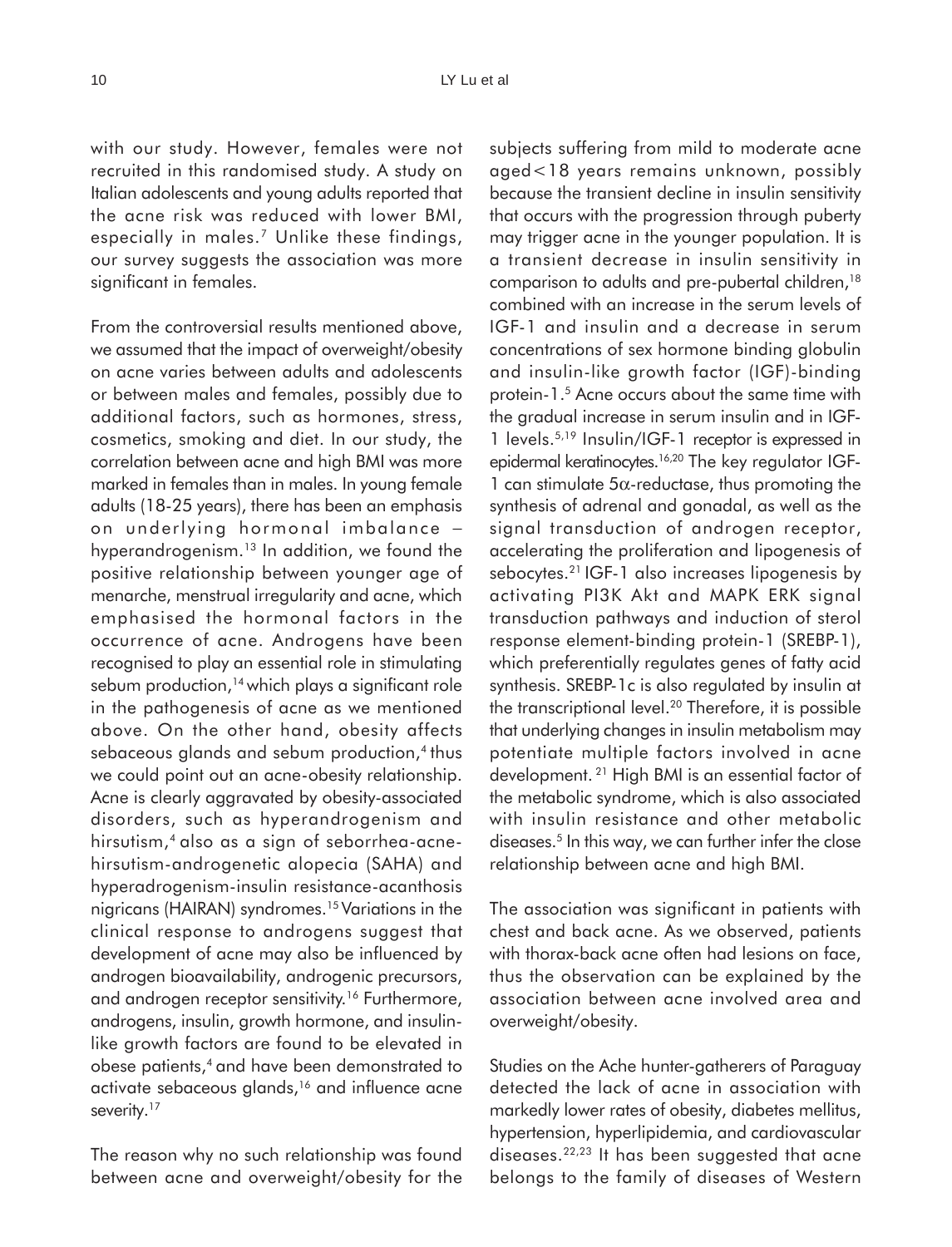civilization including obesity, type 2 diabetes mellitus and cancer.<sup>22</sup> Whether severe acne could serve as an early marker of some metabolic disorders remains to be proven.

There are some limitations of the current study. A selection bias in any hospital-based study design is possible. Secondly, the selection of dermatological control subjects may have resulted in some degree of overmatching if risk factors were shared among skin conditions. We tried to include control subjects from several different diagnostic categories, subjects consulting for health examination and orthopedic disorders. Thirdly, we relied solely on BMI as a surrogate measure of obesity which may not always be the best indicator for central obesity and metabolic risks. The measurement of fasting glucose, triglyceride, cholesterol, high and low density lipopropteins and waist-to-hip ratio might be more accurate in assessing the risk of increases BMI and acne. Fourthly, we used the Pillsbury grading system to evaluate the severity of acne, which is the first grading system based on an overall estimate of the acne lesion, $12$  but this may not be the most precise system for acne assessment. On the other hand, a major strength of this study is that more than 95% participants who meet inclusion criteria have fulfilled the whole evaluation which can be used to adjust the estimates for several important confounders.

In conclusion, in Chinese Han adolescents and young adults, our findings provide an insight into the relationship between acne and increased BMI especially in women aged 18-25 years with severe acne, and the association was stronger in patients with thorax-back acne. Furthermore, there is an association with family history of hypertension, diabetes, overweight and obesity and acne severity. Further studies on the underlying mechanisms are needed.

## **Statement of ethics**

The authors have no ethical conflicts to disclose.

## **Acknowledgments**

Funding organisations: National Natural Science Foundation of China (Number: 81472894), Shanghai Municipal Commission of Health and Family Planning (Number: 20134037) and Natural Science Foundation of Shanghai (Number: 14ZR1424900).

### **References**

- 1. Ghodsi SZ, Orawa H, Zouboulis CC. Prevalence, severity, and severity risk factors of acne in high school pupils: a community-based study. J Invest Dermatol 2009;129:2136-41.
- 2. Zouboulis CC, Jourdan E, Picardo M. Acne is an inflammatory disease and alterations of sebum composition initiate acne lesions. J Eur Acad Dermatol Venereol 2014;28:527-32.
- 3. Al-Mutairi N. Associated cutaneous diseases in obese adult patients: a prospective study from a skin referral care center. Med Princ Pract 2011;20:248-52.
- 4. Yosipovitch G, DeVore A, Dawn A. Obesity and the skin: skin physiology and skin manifestations of obesity. J Am Acad Dermatol 2007;56:901-16; quiz 917-20.
- 5. Del Prete M, Mauriello MC, Faggiano A, Di Somma C, Monfrecola G, Fabbrocini G, et al. Insulin resistance and acne: a new risk factor for men? Endocrine 2012; 42:555-60.
- 6. Bourne S, Jacobs A. Observations on acne, seborrhoea, and obesity. Br Med J 1956;1:1268-70.
- 7. Di Landro A, Cazzaniga S, Parazzini F, Ingordo V, Cusano F, Atzori L, et al. Family history, body mass index, selected dietary factors, menstrual history, and risk of moderate to severe acne in adolescents and young adults. J Am Acad Dermatol 2012;67:1129-35.
- 8. Yang JH, Weng SL, Lee CY, Chou SY, Hsu CS, Hsu MI. A comparative study of cutaneous manifestations of hyperandrogenism in obese and non-obese Taiwanese women. Arch Gynecol Obstet 2010;282:327-33.
- 9. Smith RN, Mann NJ, Braue A, Makelainen H, Varigos GA. A low-glycemic-load diet improves symptoms in acne vulgaris patients: a randomized controlled trial. Am J Clin Nutr 2007; 86:107-15.
- 10. Bei-Fan Z. Predictive values of body mass index and waist circumference for risk factors of certain related diseases in Chinese adults: study on optimal cut-off points of body mass index and waist circumference in Chinese adults. Asia Pac J Clin Nutr 2002;11 Suppl 8: S685-93.
- 11. [Body mass index reference norm for screening overweight and obesity in Chinese children and adolescents]. Zhonghua Liu Xing Bing Xue Za Zhi 2004; 25:97-102.
- 12. Witkowski JA, Parish LC. The assessment of acne: an